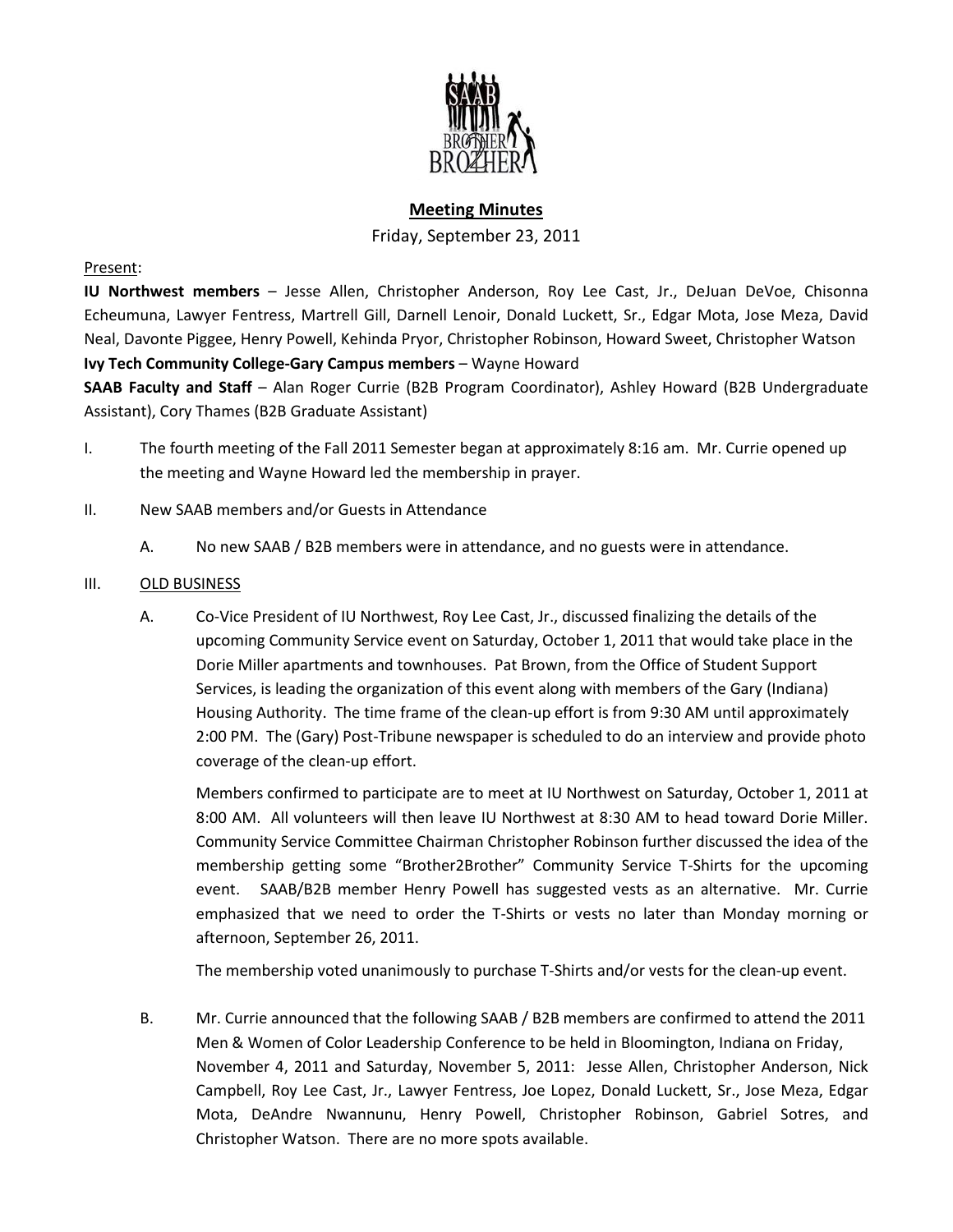C. Mr. Currie reiterated that the Membership & Public Relations Committee, led by Jose Meza and Lawyer Fentress, need to have members from their committee ready to man the table at the IU Northwest "Fall Preview Night" on Thursday, October 13, 2011 from 5:00pm – 7:00pm. Members must wear dress slacks and a shirt & tie or a suit. Lawyer said that he will not be available from 5:30 – 6:45pm on that day.

## III. NEW BUSINESS

A. Mr. Currie handed out Fall 2011 Academic Progress forms for each SAAB / B2B member to give to their professors on the IU Northwest campus. Members are to give one copy of the form to each of their professors by no later than Saturday, October 1, 2011. Each professor will then provide a midterm grade for each SAAB / B2B member, and an assessment of their class attendance.

Mr. Currie also handed out forms for SAAB / B2B members to provide a written consent to have their personal information entered into the SAAB National Database online.

- B. Mr. Currie spoke about the importance of taking college seriously, and preventing and avoiding a high degree of student loan debt in the future.
- C. Vice President Roy Lee Cast, Jr. emphasized to all of the members that they should be participating in the Weekly Academic Study Tables, and getting together to study together and go over notes for each of their classes. Donald Luckett, Sr., and DeJuan DeVoe are in charge of the Weekly Academic Study Tables.
- D. Vice President Cast asked that Christopher Robinson, the Chairman of the Community Service Committee, find out more details about the Embassies of Christ Food Drive that takes place on the 2nd Saturday of each month. Robinson said he would contact EOC next week.
- E. Vice President Cast asked the Jesse Allen, the Chairman of the Financial Affairs & Money Management Committee, for an update on who is thinking about having speak to the membership about the value of maintaining a personal checking account and/or savings account.
- F. Vice President Cast turned over the meeting to Brother2Brother President Kehinda Pryor. Pryor talked about the importance of maintaining a professional, business-oriented image on campus if you are a SAAB / Brother2Brother member. Pryor said that this would help the organization recruit new members, and it would help enhance the reputation of the Brother2Brother program on campus. Pryor said that if even one member is not adhering to the SAAB image, it hurts the entire group.
- G. President Pryor said that the Chairman of the Personal & Professional Development Committee, DeAndre Nwannunu, needs to contact Phyllis Barlow as soon as possible about the collaboration with the Office of Diversity Programming for the event in mid-November. The Personal & Professional Development Committee needs to secure a speaker from the Urban Prep Charter School in Chicago, Illinois. Then, President Pryor wants DeAndre to report to Vice President Cast, so Vice President Cast can report to President Pryor about the progress of this task.